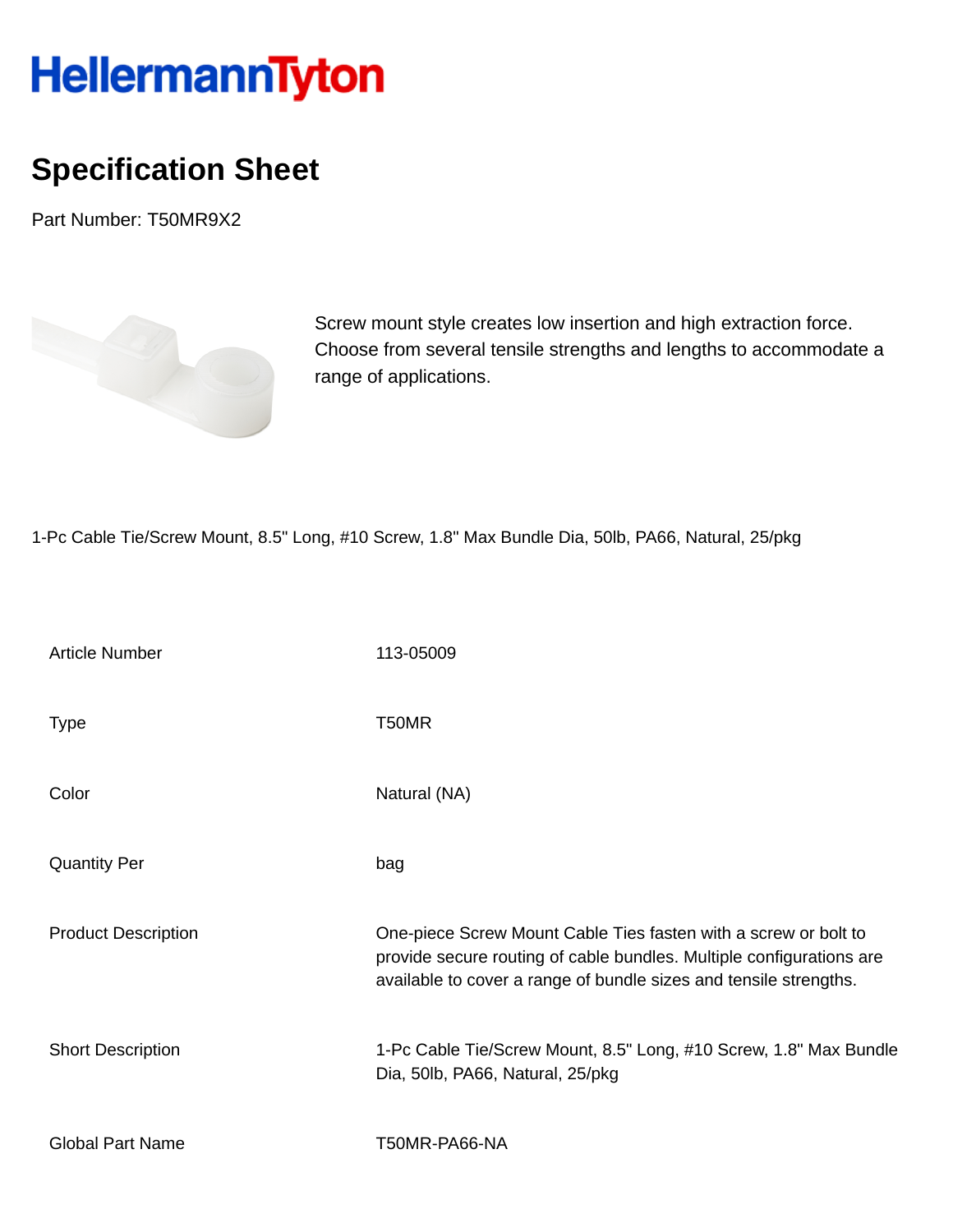| Minimum Tensile Strength (Imperial)   | 50.0                   |
|---------------------------------------|------------------------|
| Minimum Tensile Strength (Metric)     | 225.0                  |
| Length L (Imperial)                   | 8.5                    |
| Length L (Metric)                     | 215.9                  |
| <b>Fixation Method</b>                | <b>Fixing hole</b>     |
| <b>Identification Plate Position</b>  | none                   |
| <b>Releasable Closure</b>             | <b>No</b>              |
| <b>Tie Closure</b>                    | plastic pawl           |
| Variant                               | <b>Inside Serrated</b> |
| Width W (Imperial)                    | 0.18                   |
| Width W (Metric)                      | 4.7                    |
| <b>Bundle Diameter Min (Imperial)</b> | 0.06                   |
| <b>Bundle Diameter Min (Metric)</b>   | 1.5                    |
| <b>Bundle Diameter Max (Imperial)</b> | 1.77                   |
| <b>Bundle Diameter Max (Metric)</b>   | 45.0                   |
| Thickness T (Imperial)                | 0.05                   |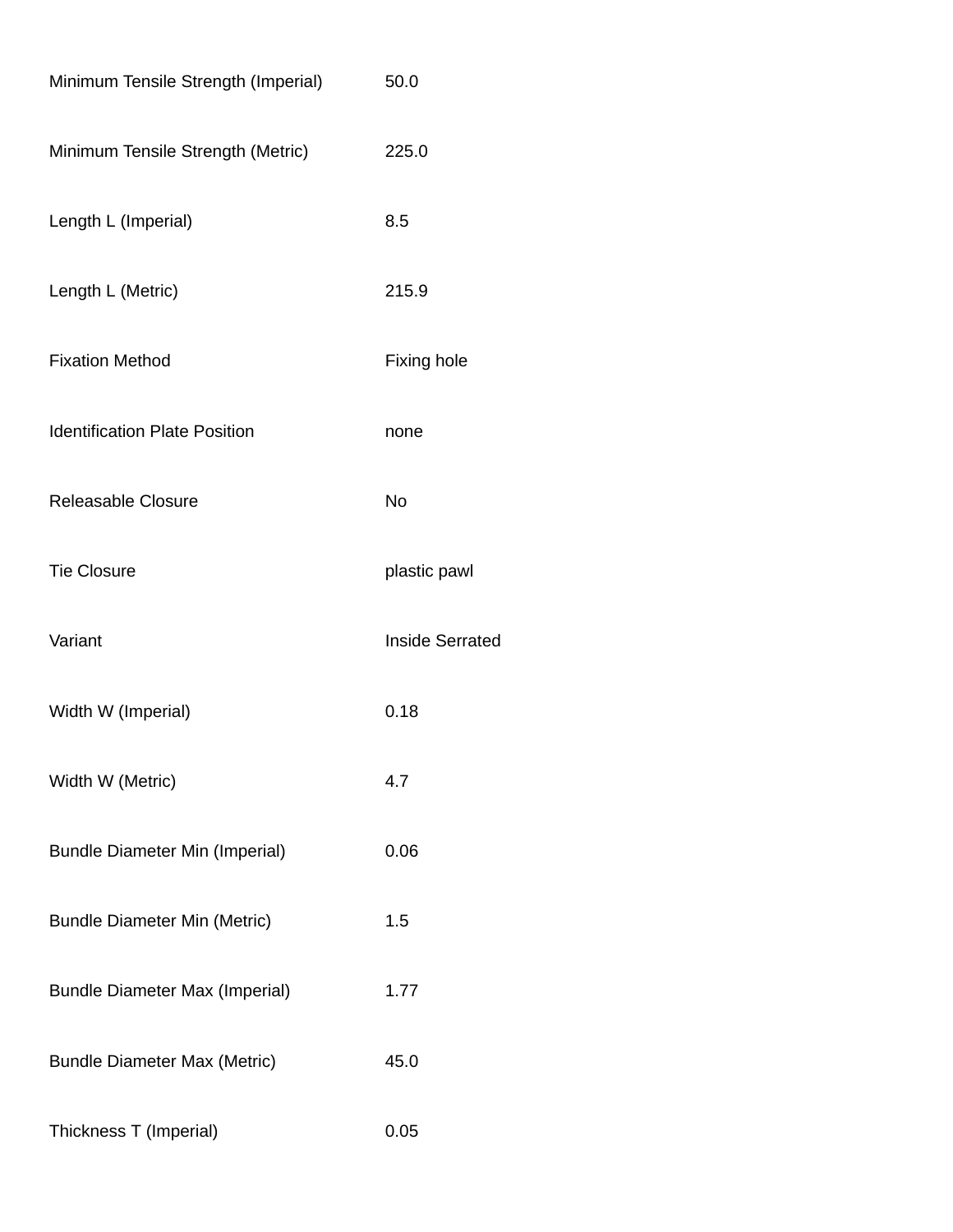| Thickness T (Metric)                  | 1.2              |
|---------------------------------------|------------------|
| Height H (Imperial)                   | 0.22             |
| Height H (Metric)                     | 5.5              |
| Mounting Hole Diameter D (Imperial)   | 0.21             |
| Mounting Hole Diameter D (Metric)     | $5.4 \text{ mm}$ |
| Mounting Hole Diameter D Max (Metric) | 5.4              |

| Material                      | Polyamide 6.6 (PA66)             |
|-------------------------------|----------------------------------|
| <b>Material Shortcut</b>      | <b>PA66</b>                      |
| Flammability                  | <b>UL 94 V-2</b>                 |
| <b>Operating Temperature</b>  | -40°F to +185°F (-40°C to +85°C) |
| <b>ROHS Compliant</b>         | Yes                              |
| Certification/Specification   | UL 62275                         |
| UL Recognized (US)            | Yes                              |
| UL Listed (US and Canada)     | Yes                              |
| UL Recognized (US and Canada) | Yes                              |